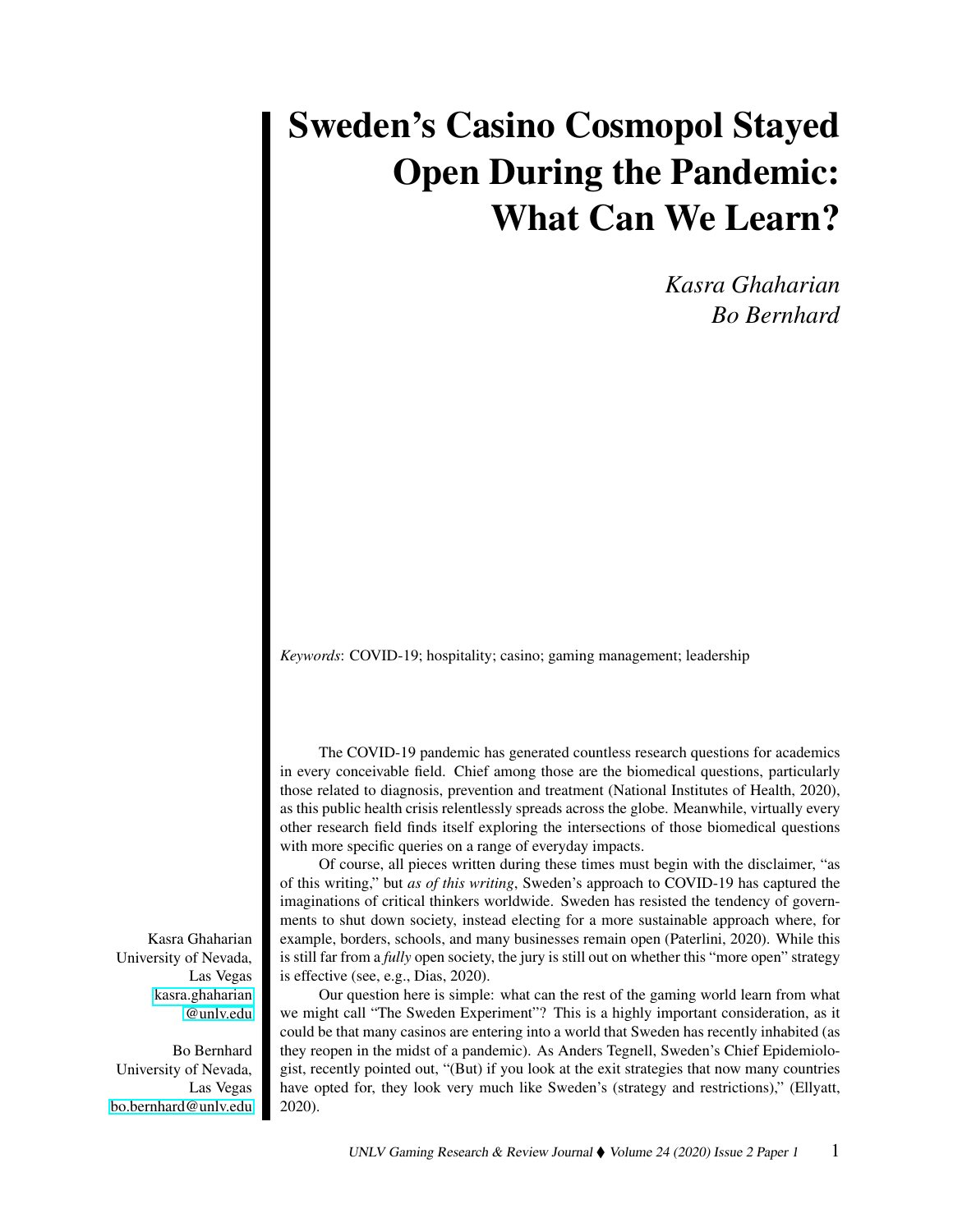## The IGI COVID Papers

Given this, can we look to Sweden to learn what to expect as casinos reopen? To find out, we engaged in a highly rewarding conversation with Sweden's leading casino authority, Casino Cosmopol's CEO, Per Jaldung. A longtime Chairman of the European Casino Association and faculty member at the University of Nevada, Las Vegas (UNLV) and University of Nevada, Reno's (UNR) Executive Development Program, Jaldung is both a local leader and a global thinker, and he generously gave of his time as we explored these questions over email and a lengthy Zoom meeting.

As other casinos closed around the world, Casino Cosmopol remained open through the end of March. During that time, they navigated a rapidly-evolving series of challenges at the customer level, the employee level, and the management level. As jurisdictions across the globe return to a sort of "soft normal," casino operators can learn from companies and leaders who have already operated in these environments.

On April 27th, 2020 at 09:05 PST, Jaldung joined our meeting five minutes late – with an apology that was once familiar: "I was stuck in traffic!" This is a phrase we had not heard for a while, and we laughed at the relevance of that simple yet truthful excuse. We jumped straight into discussing what business looked like at Casino Cosmopol when Sweden's more modest COVID-19 policies were enacted.

How did Casino Cosmopol operate during these highly relevant times? As expected, "we put extra hygiene procedures in place," Jaldung says. Then, as the government limited group sizes in public settings, capacity management and physical distancing became more critical. "We separated the tables at restaurants, only four players were allowed at each blackjack table, and on roulette we began with allowing five players but soon went down to four." One can't help but draw comparisons to the numerous casino health and safety plans that were drafted in anticipation of reopening and the current preventative practices now being exercised within reopened establishments. Unlike these "planned openers", however, Casino Cosmopol did not have the luxury of any downtime to construct a multipage strategy document. The company had to adapt on the run, a familiar scenario to casino operators accustomed to a 24-hour (or near 24-hour) operating schedule.

Throughout this period, Casino Cosmopol primarily looked to official public sources to inform their strategy, but also kept in close contact with other Swedish businesses and casinos throughout Europe, revealing that now more than ever, "best practice sharing" (or more simply, "we tried this, it didn't work, so we tried *this* and it seems to be working better") is vital. Also, as an alumni of the Executive Development Program (EDP) (a gambling industry leadership program co-hosted by UNLV's International Gaming Institute and UNR's College of Business and Extended Studies), Jaldung participated in "EDP Reconvenes" video conferences. EDP Reconvenes was initiated in response to the pandemic and *virtually* brought together EDP's global community, as well as expert guest speakers, to reflect and share knowledge. The initiative allowed Jaldung's geographic scope to expand, as he learned from operators on the other side of the planet.

Revealingly, Jaldung soon learned that "maybe even more important [than the procedures themselves] was the transparency and communication of the practices." Every outlet available was leveraged to expand communications with customers, including "multimedia screens throughout the property, flyers, posters, the website, and even extra floor-persons to inform each guest upon entering about each day's new adjustments." It stands as a management cliché, perhaps, but ours is a time for reminding ourselves of the tried and true: maybe the three most important leadership skills really are communication, communication, and communication.

Also important was visibility, as it seems customers may be comfortable with — and even prefer— highly visible cleaning and sterilization policies at work. For Jaldung, the simple fact that customers could see staff constantly making a concerted effort (e.g., repetitive cleaning of slot machine touchpoints, elevator buttons, and door handles) seemed to have a huge impact on customer morale. More revealing was the development of a spirit of *mutual effort* between customers and the business: "staff and customers had to work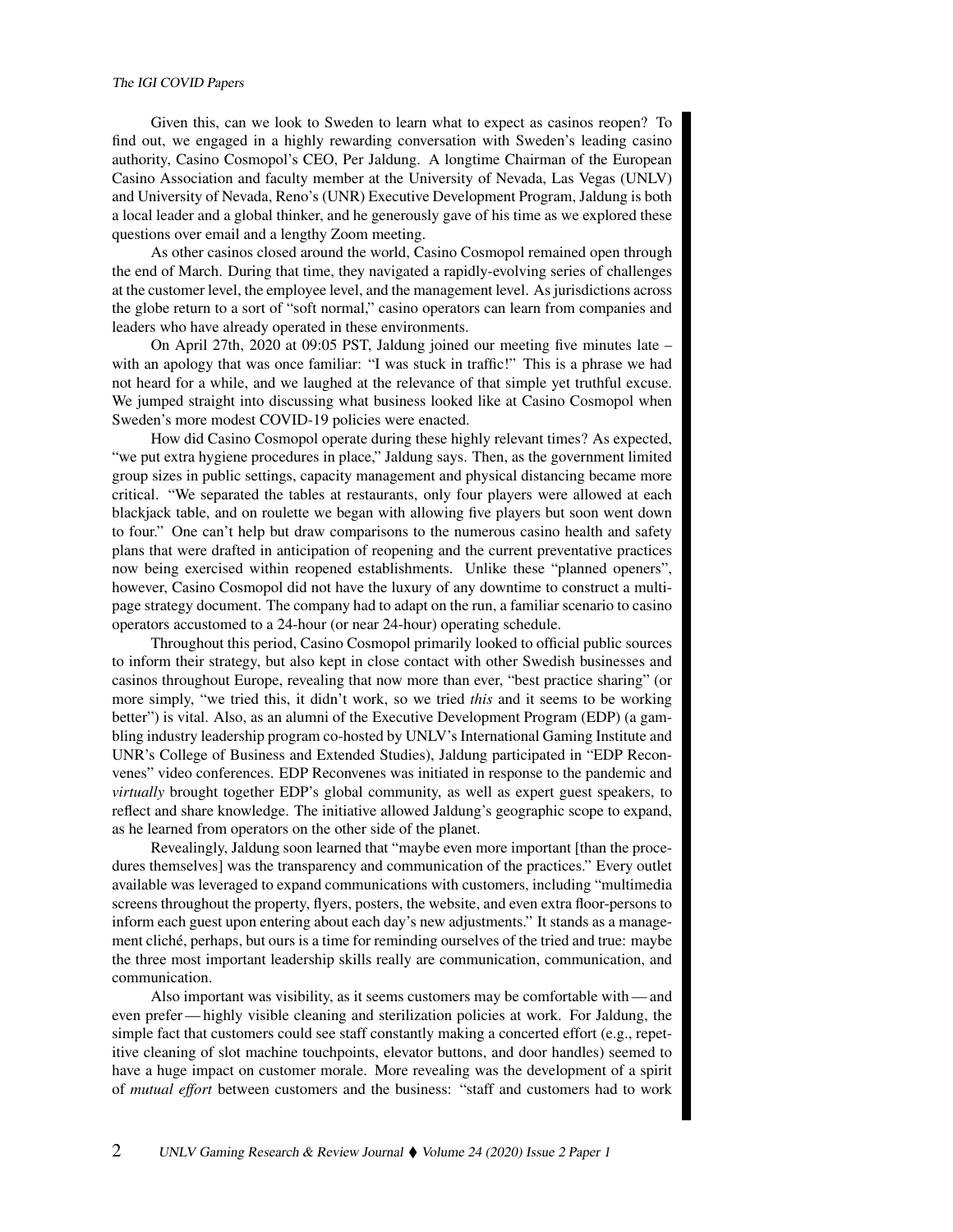together," which of course should always be the case in theory, but never more so in practice than it is now.

Another critical management skill that we often overlook as we grow complacent during normal times: the ability to be *agile*. While Sweden overall was much more open during this time, the situation progressed quickly, as it has in the rest of the world. More subtly, but perhaps even more important: consumer and employee psychology changed, as information from public health officials evolved.

Here, technology has been key, enabling Casino Cosmopol to be nimble in a highly unpredictable operating environment. However, it is not advanced technology like thermal scanners (to detect fevers) or UV lighting (to clean chips) that has been most valuable. In fact, Casino Cosmopol realized there was an unnecessarily large amount of chips on the casino floor and reduced the total number to make manual cleaning more manageable. Instead, the technology that made a real impact and allowed the company to leverage its employees' social intelligence is the humble chat group. Casino Cosmopol Stockholm's General Manager Therese Liljeqvist spearheaded "Corona Chat," and with it has effectively improved communication and connectivity during these difficult times. Liljeqvist came up with the idea when rumors began to proliferate in unofficial forums: "there were stories about secret plans we had." Created on a messaging platform facilitated by Microsoft Teams, Corona Chat provided every employee (from dealers to security, from cashiers to shift managers) vital information – and more importantly, a voice. "It's been a game changer," according to Jaldung. "It's allowed a fluid flow of communication, without hierarchy and other barriers becoming a hurdle." The Microsoft Teams application was available on all company cell phones, and all employees were able to download the app onto their personal phones to get involved. Early adoption of the app was slow, but the introduction of Corona Chat brought a surge of use: "we encouraged everyone to download the app, and once a few people started using it, it spread . . . we estimate well over half of our employees, at all levels, engage on the chat and the number continues to grow".

Corona Chat also enabled real-time intelligence to be shared on what was happening in the trenches, the kinds of lessons that can only be learned via experience, with information flowing directly to decision-makers. What's more, the chat facilitated interaction amongst all levels of employees and encouraged employee empowerment. Employee empowerment, something we all were taught in our HR classes, might be a straightforward concept, but how often do we really achieve it?

Jaldung recalls one Corona Chat interaction between a dealer and cashier, where a concern aired by the dealer with regards to the frequency of chip cleaning was swiftly resolved by the cashier, and "there was no need for a manager to be involved." With the success of Corona Chat at the Stockholm location, the idea was soon rolled out at Casino Cosmopol's three other locations, which grew its impact exponentially, enabling knowledge sharing across properties.

The lesson, according to Jaldung, is that "The virus drove us to change how we had done things in the past. This was trial and error now, [and] we had to talk and communicate to everyone quickly. The old protocols would not have been sufficient. The chat has become the primary source of information. We've never had this kind of ability to contact every staff member at the same time." While everyone *talks* about the importance of "turning your property into a lab" (to invoke director of IGI's Hospitality innovation labs, Robert Rippee's, favorite phrase), Casino Cosmopol was able to do it, at the very time they needed to innovate most, thanks to enhanced communication and empowerment tools.

So what are the lessons we can learn from Jaldung, Liljeqvist, and their team at Casino Cosmopol? Many operators understandably feel that these are unparalleled times, and that as a result, the answers feel dauntingly complex. But perhaps the lesson here is a reassuring one: many of the solutions are simpler and already familiar. Specifically, here is what we can learn from a group that has been navigating an environment that many are about to join: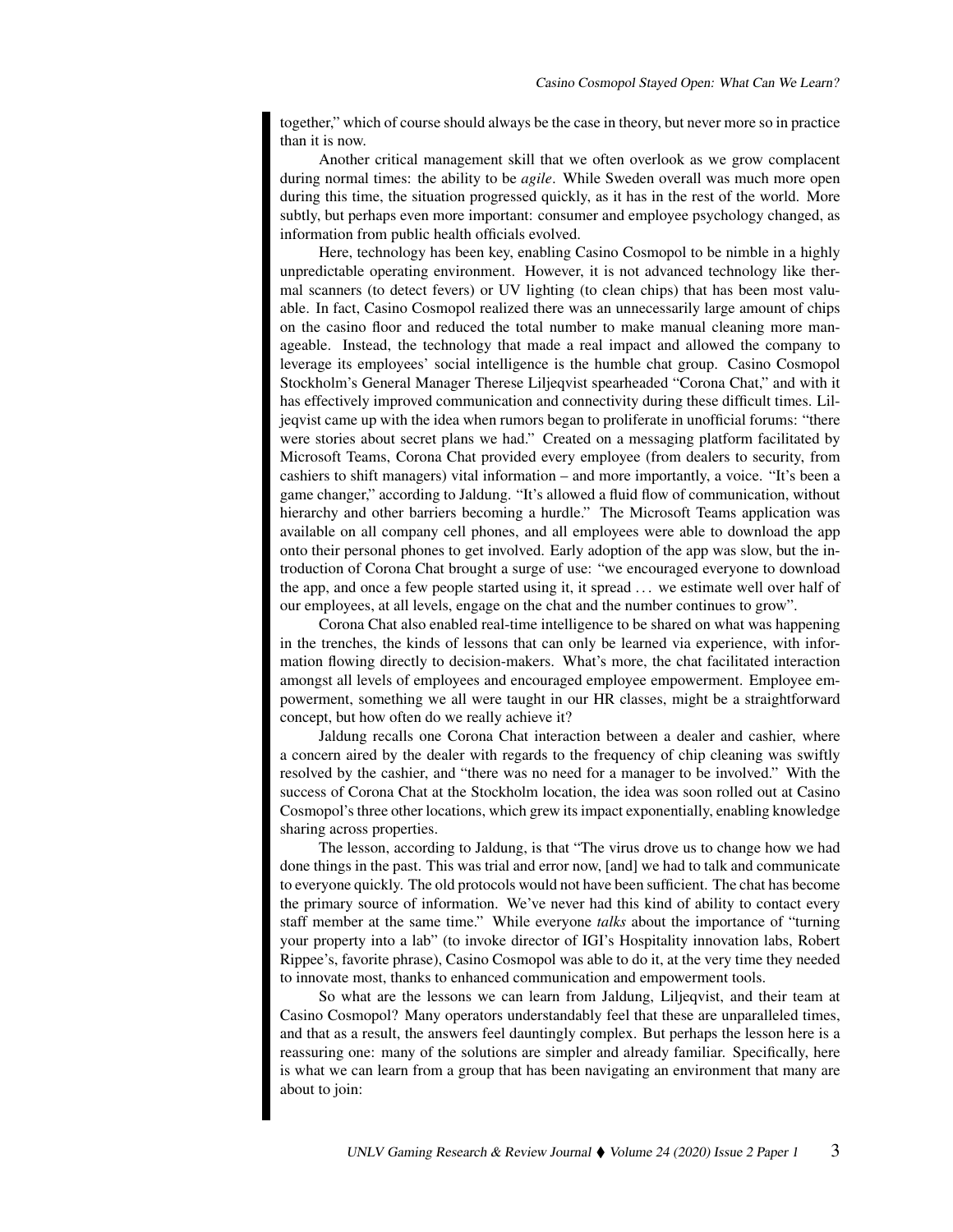## The IGI COVID Papers

- 1. *Constant best practice sharing, even across previously "unbridgeable" gaps (e.g., with competitors and across geographic borders) is the best way to get smarter, faster.* If you're the kind of leader who usually keeps things close to the vest, as your competitive impulses win out over information sharing — stop. Now is not the time. And who knows, these networks may well yield long-term benefits as relationships forged in the cauldron of crisis tend to be those that endure and produce.
- 2. *More important than your procedures themselves: communication, communication, communication.* This is not only important as a basic health strategy (after all, COVID-19 health matters will need to be addressed quickly on the floor as they emerge), but also as customers and employees alike now have an enormous thirst for information. Communication is not only verbal: showing your commitment to cleanliness and health by visible sterilization actions will speak loudly to all of those present on the casino floor.
- 3. *Try stuff, evaluate the best you can, and adjust.* Once more, this is the basic lesson of positive evolutions in all business settings. However, in these dynamic times, it is particularly important to remind ourselves that we will not have all of the answers at hand. Casino Cosmopol did not have the benefit of widely published operations guides to deal with the coronavirus, and yet they arrived at smart, flexible solutions.
- 4. *Employees want to contribute.* They want a seat at the table, and they know more about how customers are *genuinely* feeling than anyone else in the company. Management needs to leverage this, and let employees know that they are a critical component to the recovery strategy.
- 5. *Finally, technology is key, most notably as an enabler of human social intelligence.* Casino Cosmopol's "Corona Chat" was the best "game changer" for the company, as it empowered employees across hierarchies to lead, to share, and to bond in their common interest of continuing to serve during difficult times.